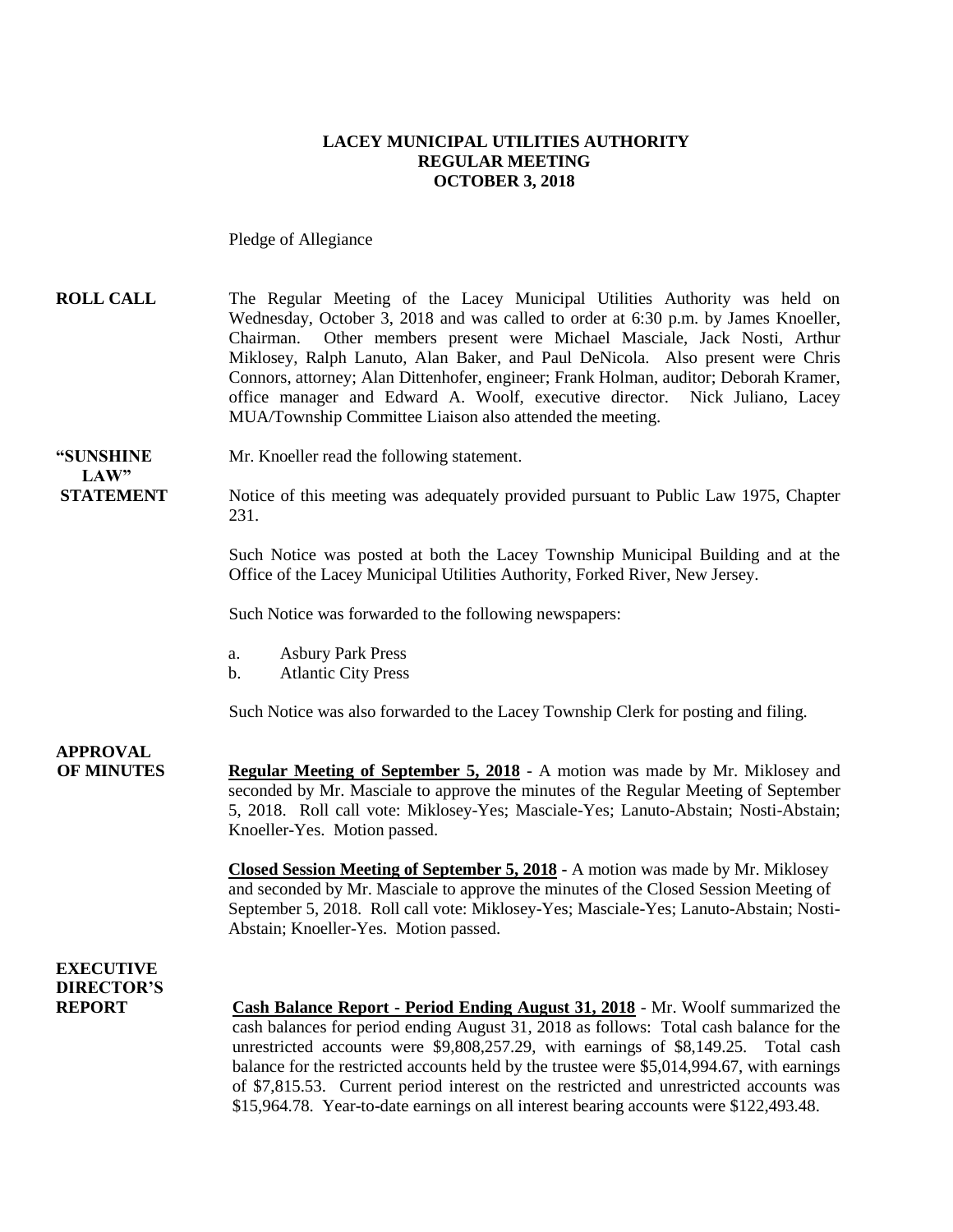**Resolution 2018-64 – Letter of No Interest – Barbara Sorrentino –** On recommendation by the executive director, a motion was made by Mr. Masciale and seconded by Mr. Miklosey to adopt *Resolution 2018-64, Resolution of the Lacey Municipal Utilities Authority, County of Ocean, State of New Jersey, Authorizing Letter of No Interest, Lot Consolidation and Minor Subdivision, Barbara Sorrentino, Block 944, Lots 14-18.* Roll call vote: Masciale-Yes; Miklosey-Yes; Lanuto-Yes; Nosti-Yes; Knoeller-Yes. Motion passed.

**Resolution 2018-59 – Interlocal Agency Renewal Agreement with Township of Lacey and Lacey Township Board of Education –** On recommendation by the executive director, a motion was made by Mr. Miklosey and seconded by Mr. Lanuto to adopt *Resolution 2018-59, Resolution of the Lacey Municipal Utilities Authority, County of Ocean, State of New Jersey, Authorizing Execution of Interlocal Agency Renewal Agreement with the Township of Lacey and the Lacey Township Board of Education Concerning a Cooperative Pricing Program.* Roll call vote: Miklosey-Yes; Lanuto-Yes; Nosti-Yes; Masciale-Yes; Knoeller-Yes. Motion passed.

**Resolution 2018-62 – Interlocal Services Agreement with Township of Lacey – Improvements to East Lacey Road** – On recommendation by the executive director, a motion was made by Mr. Masciale and seconded by Mr. Miklosey to adopt *Resolution 2018-62, Resolution of the Lacey Municipal Utilities Authority, County of Ocean, State of New Jersey, Authorizing Execution of an Interlocal Services Agreement with the Township of Lacey for Improvements to East Lacey Road.* Roll call vote: Masciale-Yes; Miklosey-Yes; Lanuto-Yes; Nosti-Yes; Knoeller-Abstain. Motion passed.

**Resolution 2018-63 – Line Item Transfers –** On recommendation by the executive director, a motion was made by Mr. Miklosey and seconded by Mr. Lanuto to adopt *Resolution 2018-63, Resolution of the Lacey Municipal Utilities Authority, County of Ocean, State of New Jersey, Authorizing Transfer of Funds, 2018 Sewer and Water Budget.* Roll call vote: Miklosey-Yes; Lanuto-Yes; Nosti-Yes; Masciale-Yes; Knoeller-Yes. Motion passed.

**Proposed 2019 Sewer and Water Budget** - Mr. Woolf stated the Finance Committee discussed and reviewed the 2019 sewer and water budgets in detail. He prepared and submitted the proposed budgets for the Commissioners review.

A motion was made by Mr. Masciale and seconded by Mr. Miklosey to approve the 2019 water and sewer budgets. Roll call vote: Masciale-Yes; Miklosey-Yes; Lanuto-Yes; Nosti-Yes; Knoeller-Yes. Motion passed.

## **BUSINESS**

**REPORT** The business report was submitted for review.

**ENGINEER'S**

**REPORT Resolution 2018-60 – Tentative Sewer and Water Approvals – Route 9 Restaurants, Inc.** – Mr. Dittenhofer reported his office received the applications and plans for tentative sewer and water approvals for Route 9 Restaurants, Inc., Block 225, Lot 2.01. The applicant is proposing to construct a restaurant with an associated 3,286 SF pavilion along the northern side of Taylor Lane, West of New Jersey Route 9. The applicant proposes to connect to the existing water main along Taylor Lane and install a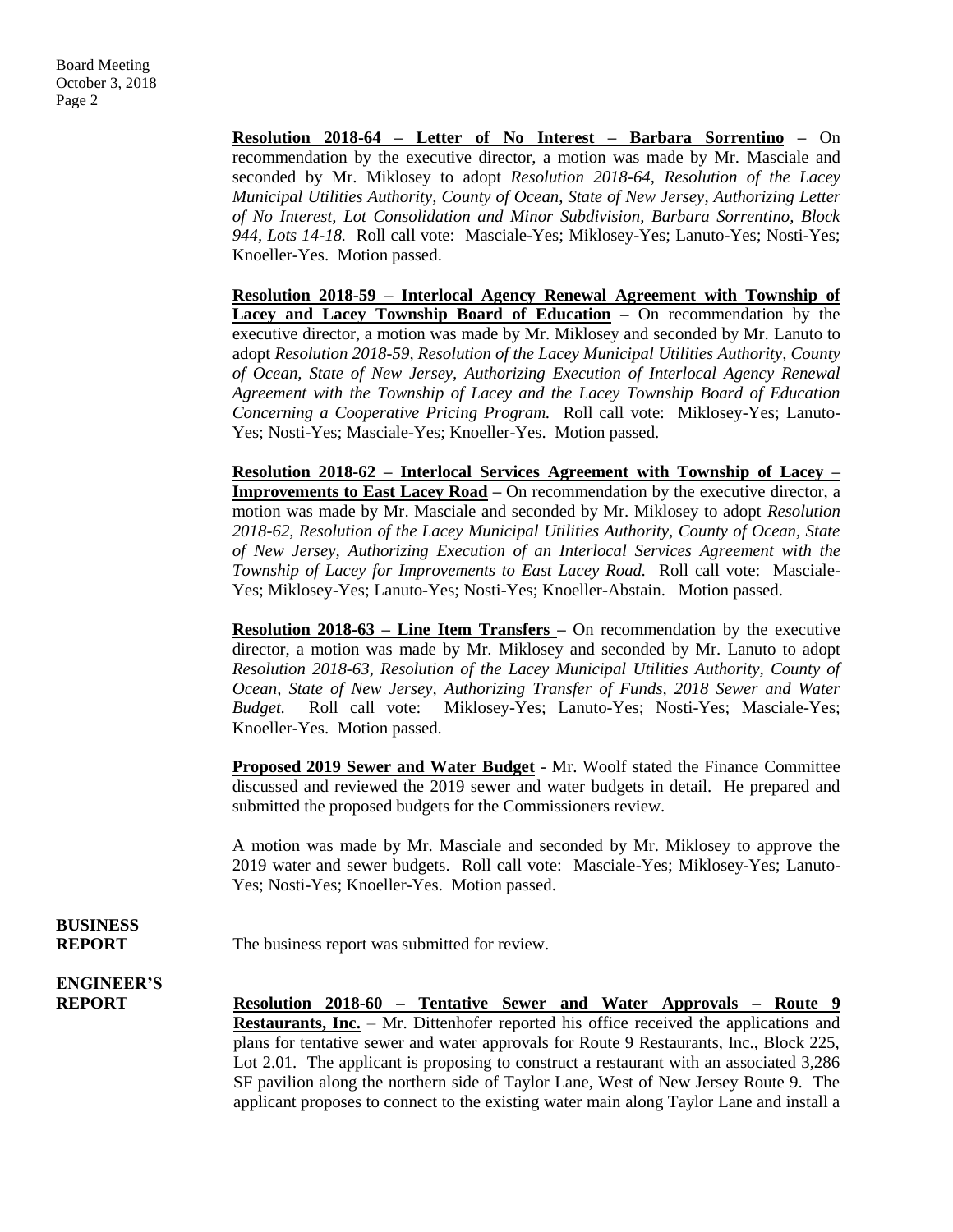2" water service for the building. The applicant also proposes to connect to the existing sewer main located in the right-of-way of Route 9 and install a 6" sanitary lateral for the building. On recommendation by the Authority's engineer, a motion was made by Mr. Nosti and seconded by Mr. Masciale to adopt *Resolution No. 2018-60, Resolution of the Lacey Municipal Utilities Authority, County of Ocean, State of New Jersey, Tentative Sewer and Water Approval, Route 9 Restaurants, Inc., Block 225, Lot 2.01.* This approval is contingent upon applicant installing a separation tank. Roll call vote: Nosti-Yes; Masciale-Yes; Lanuto-Yes; Miklosey-Yes; Knoeller-Abstain. Motion passed.

**Resolution 2017-43 – Permit to Operate – Sewer and Water System – Harbor Run Major Subdivision – Phase I – Ridgemont Homes, Inc.** – Mr. Dittenhofer reported the water and sewer system for Phase 1 has successfully passed the testing requirements, and all construction items are complete. Therefore, his office recommends a Permit to Operate the sewer and water system as outlined in their September 25, 2018 letter. A motion was made by Mr. Miklosey and seconded by Mr. Lanuto to adopt *Resolution 2018-61, Resolution of the Lacey Municipal Utilities Authority, County of Ocean, State of New Jersey, Permit to Operate, Sewer and Water System, Harbor Run Major Subdivision – Phase 1, Blocks 1721.01, 1727.02, Various Lots, Ridgemont Homes, Inc.* Roll call vote: Miklosey-Yes; Lanuto-Yes; Nosti-Yes; Masciale-Yes; Knoeller-Yes. Motion passed.

**New Administration Building** – Mr. Dittenhofer stated construction on the administration building is on-going. Construction of the sewer extension is complete.

### **ATTORNEY'S**

**REPORT Lacey MUA Administration Building** – Mr. Connors stated his office finalized the transfer of title with representatives of the Township. The Consolidation Deed has been forwarded to the Ocean County Clerk for recording. That Deed will consolidate the garage property with the administration building property.

> **Hill Street Cellular Antenna Contract** – Mr. Connors stated his office is finalizing the Lease Agreement which will serve as the basis for a request for bids from cellular companies. He anticipates that the notification will request responses in mid-October.

> **Public Employees relation Commission (PERC)** – Mr. Connors stated PERC has instituted new regulations which are important in terms of relationship with employees. His office is reviewing these regulations and will provide a letter explaining those regulations to the Executive Director.

### **AUDITOR'S**

**REPORT Accountant's Status Report – Month Ended August 31, 2018** – Mr. Holman reported sewer and water revenues had a favorable variance for the month and year to date. Sewer and water expenses had a favorable variance for the month and year to date. Sewer and water user charges had an unfavorable variance for the month and year to date.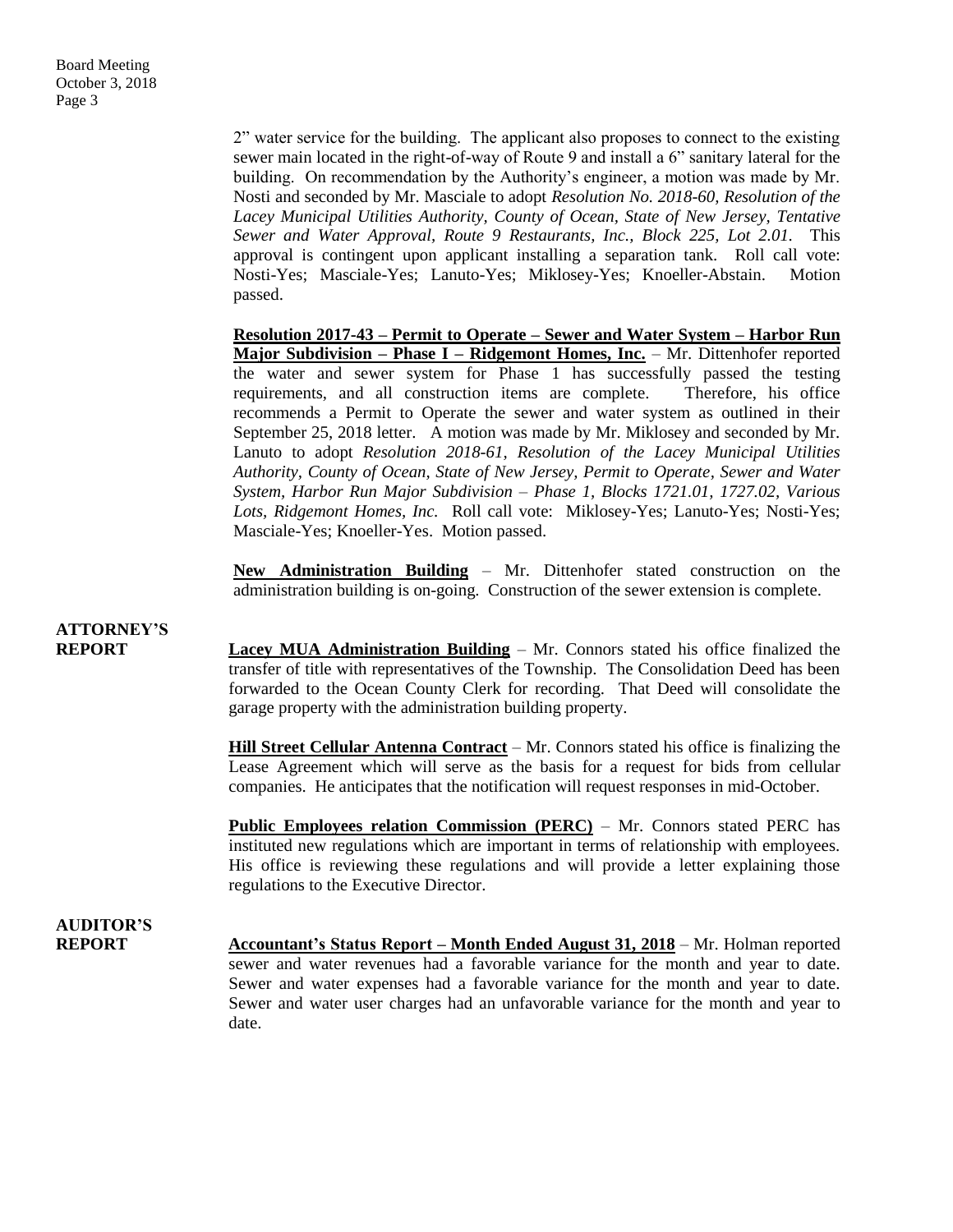Board Meeting October 3, 2018 Page 4

#### **CORRESPONDENCE**

**Sam Graham, Chelsea St.** – Mr. Graham was present requesting a payment plan on his water and sewer connection fees. Mr. Woolf explained Mr. Graham is building a house on Chelsea Street and was surprised to learn the cost of the connection fees. Mr. Holman explained the State requires the Authority to follow a statue, basically all of prior debt service that has been paid by all the customers previously, and any capital improvements that were made without bonding. Therefore, future customers have to pay a portion of that equity that has been created. A motion was made by Mr. Masciale and seconded by Mr. Nosti authorizing a 24 month payment plan for sewer and connection fees, with no interest. Roll call vote: Masciale-Yes; Nosti-Yes; Lanuto-Yes; Miklosey-Yes; Knoeller-Yes. Motion passed.

**Yolanda Fragliossi, Grebe Court** – Requesting relief of utility bill, due to pipe leak in crawl space. Since the water from the leak did not go into the sewer system, a motion was made by Mr. Nosti and seconded by Mr. Miklosey to grant a credit adjustment on the sewer charges in the amount of \$422.04. Roll call vote: Nosti-Yes; Miklosey-Yes; Lanuto-Yes; Masciale-Yes; Knoeller-Yes. Motion passed.

**Gino Caruso, N. Main St.** – Requesting relief of utility bill, due to leaky hose bib. Since the water from the leak did not go into the sewer system, a motion was made by Mr. Nosti and seconded by Mr. Miklosey to grant a credit adjustment on the sewer charges in the amount of \$375.14 (73,000 gallons). Roll call vote: Nosti-Yes; Miklosey-Yes; Lanuto-Yes; Masciale-Yes; Knoeller-Yes. Motion passed

**Jarrod Verge, Foxhollow Dr.** – Requesting payment plan, due to high usage. Since the basis of high water usage was due to multiple events (toilet, refilling of pool, lawn irrigation) a waiver of the service charges could not be supported. A motion was made by Mr. Masciale and seconded by Mr. Nosti offering customer a payment plan to pay the past due balance on the account. Roll call vote: Masciale-Yes; Nosti-Yes; Lanuto-Yes; Miklosey-Yes; Knoeller-Yes. Motion passed.

**Anthony Diflioro, Marine Rd.** – Mr. Diflioro was present requesting relief of utility bill, due to irrigating lawn without a meter. A motion was made by Mr. Masciale and seconded by Mr. Miklosey to grant a credit adjustment on the sewer charges in the amount of \$54.44 (22,000 gallons). Roll call vote: Masciale-Yes; Miklosey-Yes; Lanuto-Yes; Nosti-Yes; Knoeller-Yes. Motion passed.

**Michael Cole, Baldwin Street** – Mr. Cole was present requesting relief of utility bill, due to high usage. Mr. Knoeller asked Mr. Cole to submit a letter to the Authority requesting relief of his utility bill, which will be addressed at the November meeting.

**OLD**<br>**BUSINESS** 

Form of Contract – The Tab Group – Chairman Knoeller executed the contract between the Lacey Municipal Utilities Authority and The Tab Group for Administration Document Scanning.

**Resolution 2018-55 – Appoint Troy Burton to Water Treatment and Supply Superintendent** - Secretary Nosti executed Resolution memorializing action taken September 5, 2018.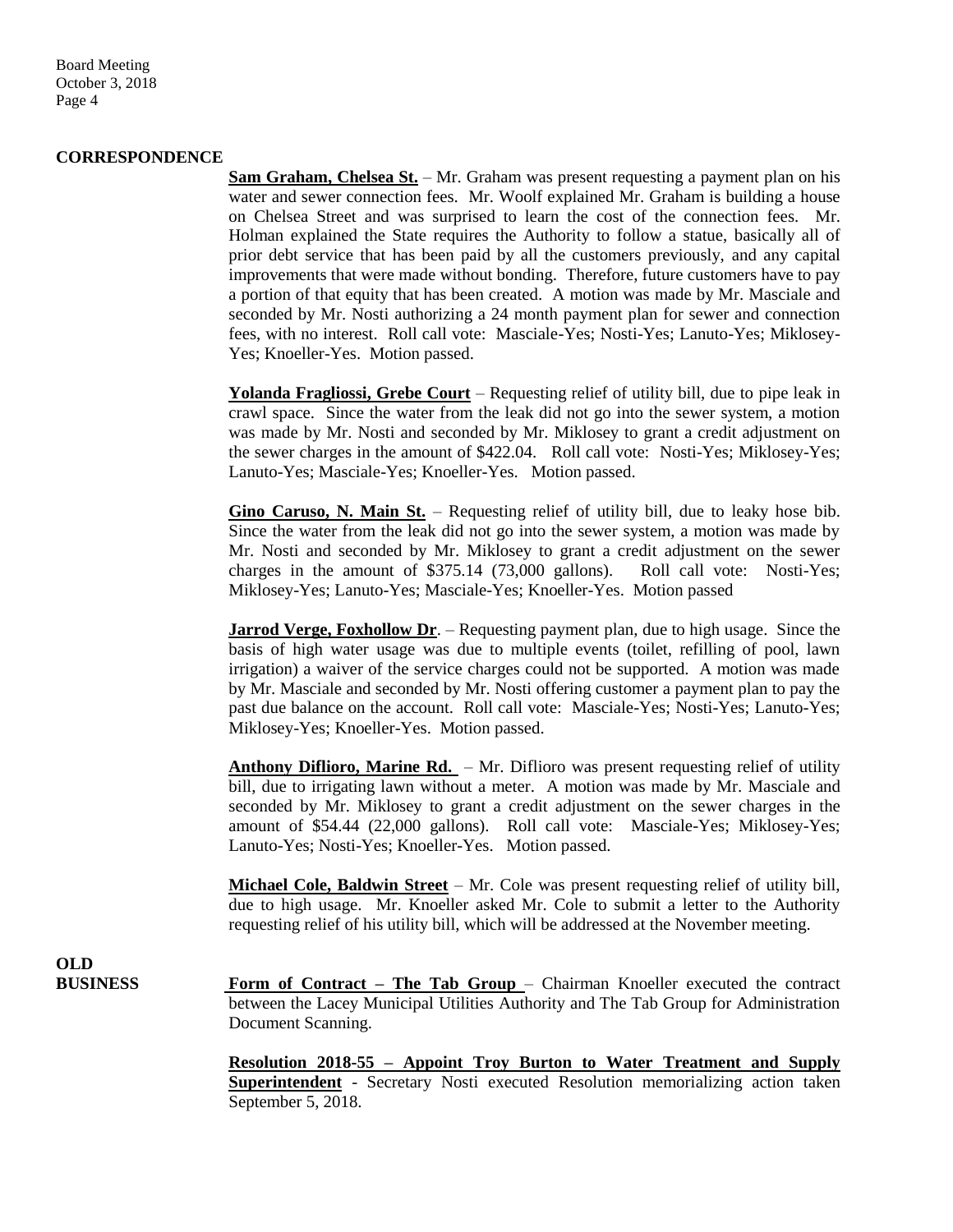Board Meeting October 3, 2018 Page 5

> **Resolution 2018-56 – Appoint Darren Coraggio to Water Pollution Control Superintendent** - Secretary Nosti executed Resolution memorializing action taken September 5, 2018.

**NEW**

**BUSINESS** Mr. Nosti asked to go into closed session.

# **PUBLIC**

**COMMENT** There was no public comment.

#### **CLOSED SESSION**

#### **RESOLUTION**

**WHEREAS,** Section 8 of the Open Public Meetings Act, Chapter 231, Public Law 1975 permits the exclusion of the public from a meeting in certain circumstances;

**WHEREAS**, this public body is of the opinion that such circumstances presently exist.

**NOW, THEREFORE, BE IT RESOLVED** by the Lacey Municipal Utilities Authority, County of Ocean and State of New Jersey as follows:

1. The public shall be excluded from discussion of action upon the hereinafter specified subject matters.

2. The general nature of this closed session concerns potential litigation and personnel matter.

3. It is anticipated at this time that the above-stated matters will be made public once these matters have been resolved.

4. This resolution shall take effect immediately.

A motion was made by Mr. Miklosey and seconded by Mr. Masciale to adopt the above resolution. Roll call vote: Unanimously approved.

Separate minutes were kept on the above closed session.

#### **REOPEN MEETING**

# **PAYMENT OF**

**VOUCHERS WHEREAS**, the members of the Lacey Municipal Utilities Authority carefully examined all vouchers presented for payment of claims;

> **NOW, THEREFORE, BE IT RESOLVED** by the Lacey Municipal Utilities Authority that: